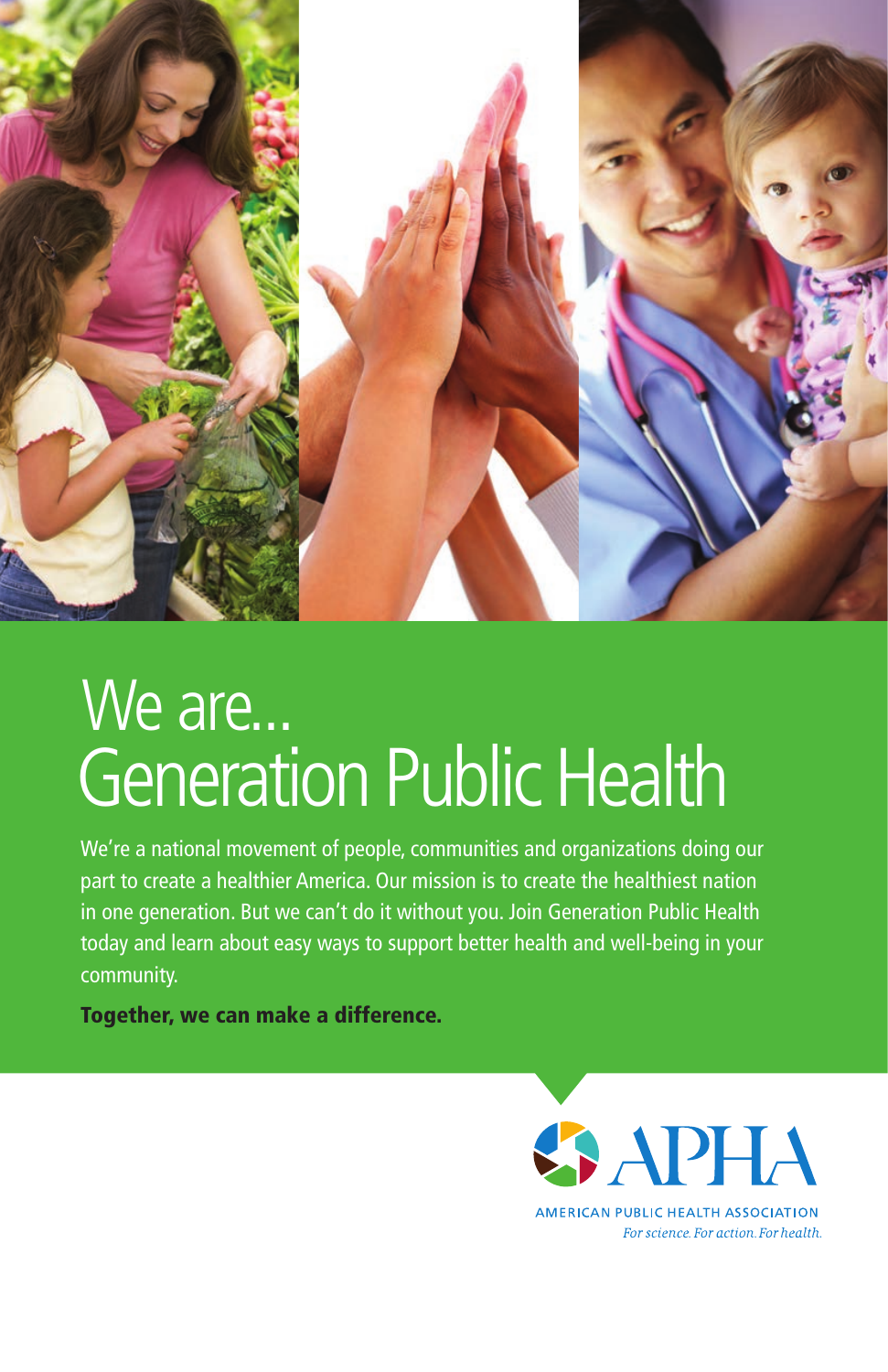American life expectancy grew by more than two decades in the last century, widespread access to vaccines has saved countless lives and youth tobacco use is at historic lows.

But the reality is that the **U.S. faces very real threats to its continued health and productivity**. For instance, the rise of preventable chronic diseases, such as diabetes and heart disease, is resulting in needless suffering, shorter lives and massive health care costs. These impacts ripple far beyond the people and families living with chronic disease. Researchers estimate the indirect impacts of poor health, such as absenteeism and reduced work output, to be many times higher than direct medical costs.

## *We're looking for partners like you.*

If the U.S. wants to remain a global economic leader, we must **invest more in disease prevention and health promotion**. This doesn't always require a financial commitment, and it isn't confined to the doctor's office. Real, sustainable change will come when communities decide to make health a priority. And as academic institutions, retailers, nonprofits, manufacturers and government agencies, you're uniquely positioned to lead the way.

That's why we're asking you to join Generation Public Health, a movement of people and organizations dedicated to creating a healthier nation, one community at a time. We know a healthier future is possible. But we need partners like you to make it a reality.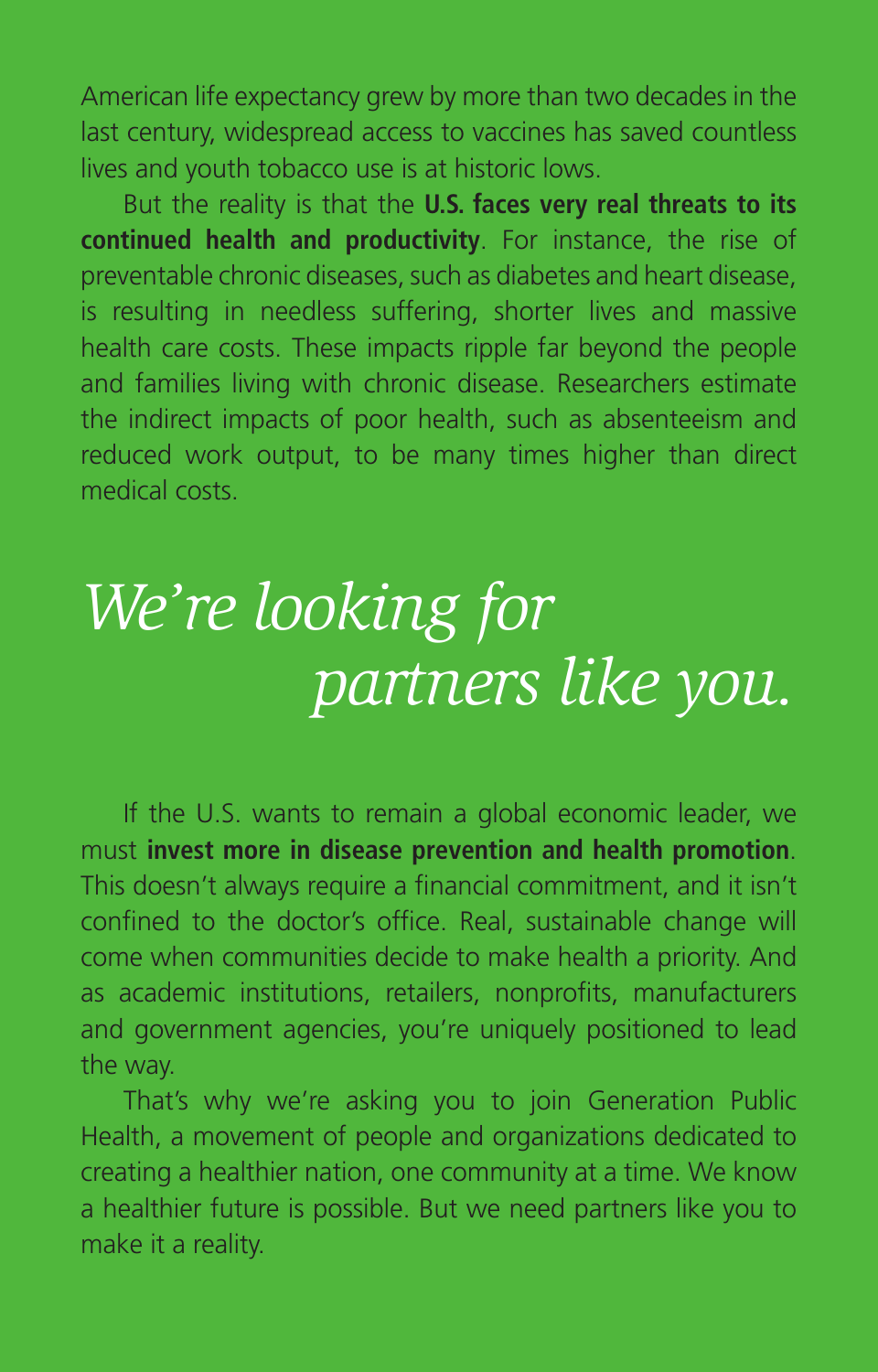# *Let's look at more of the facts.*

- *The U.S. spends more on health care than any country, but we have poorer health than our peers in other high-income nations.*
- *Life expectancy in the U.S. is decreasing.*
- *Researchers now predict two out of every five U.S. adults will develop type 2 diabetes. Diabetes already accounts for \$176 billion in total medical costs every year.*
- *As of 2010, the U.S. had a higher infant mortality rate than 25 other countries.*
- *U.S. deaths related to high blood pressure increased by 23 percent between 2000 and 2013. In 2011, U.S. costs related to high blood pressure totaled \$46 billion.*

We can and must do better.

#### American Public Health Association

At APHA, we believe turning these statistics around goes far beyond the doctor's office. We believe good health happens where we work, live, learn, play and pray. And we believe everyone has a role in creating a healthier America.

Yes, we're a professional association, and our core mission is to support our members — thousands of public health workers across the country who are investigating disease outbreaks, testing drinking water, providing vaccines, offering nutrition counseling, ensuring safe food, educating future leaders and so much more.

But we know public health workers can't successfully tackle the country's big health problems on their own. That's why we launched Generation Public Health.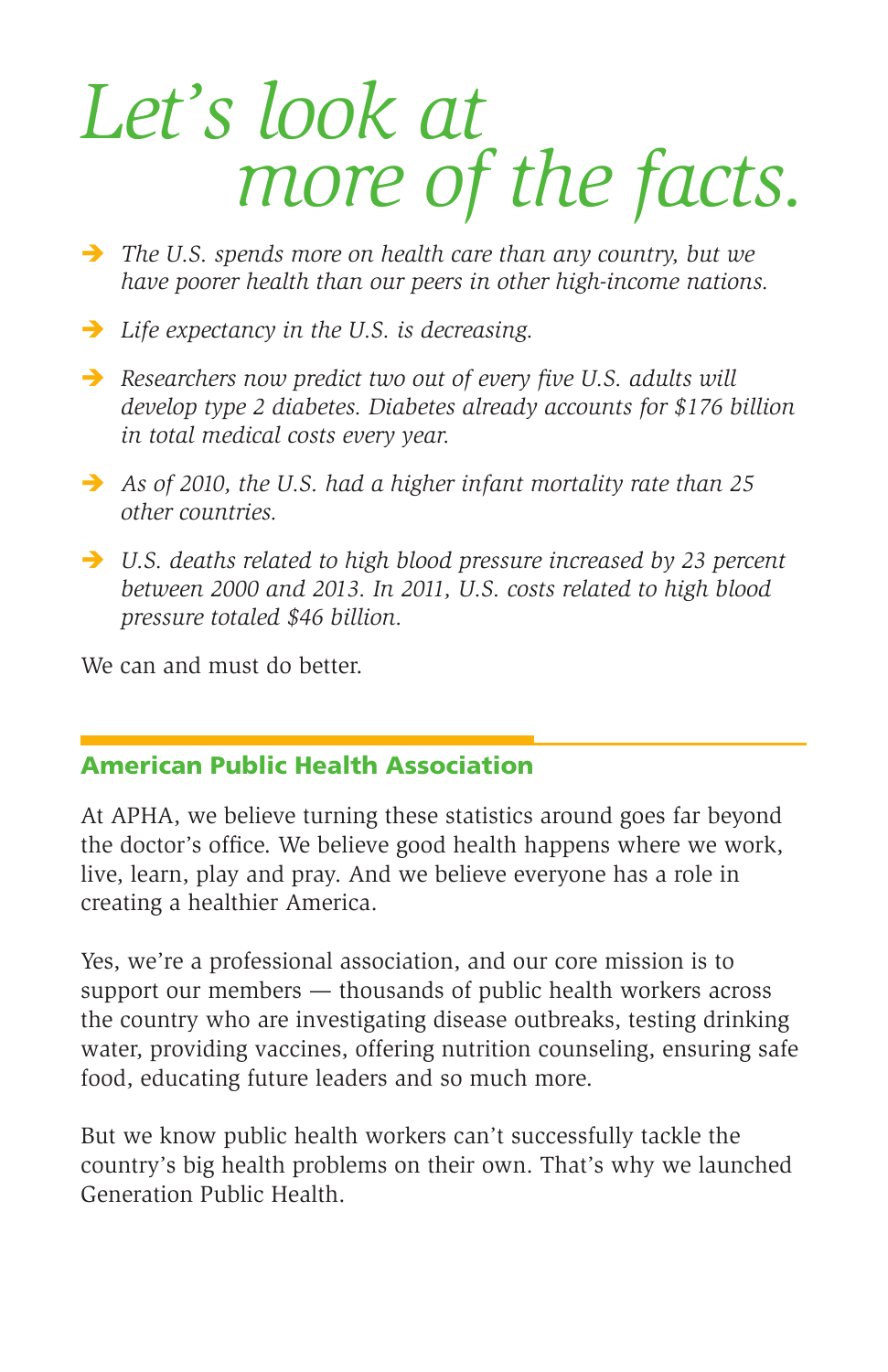#### What is Generation Public Health?

Generation Public Health is a movement of diverse people, communities and organizations that understand good health is vital to our shared success. APHA is leading this movement to create the healthiest nation in one generation.

Changing our health means making healthy choices as individuals, as organizations and as a society. It starts with setting a healthy example and supporting opportunities that make good health accessible for all.

As an academic institution, a nonprofit, a government agency or a business, there are many ways to encourage healthy choices and promote your brand as one that cares about community well-being. Here are just a few easy, low-cost ways to make a difference.

- *Learn more about your community's health, the toll of preventable disease and the underlying disparities and factors that impact a child's opportunity to grow into a healthy, productive adult. Start at* **www.countyhealthrankings.org** *and* **www.americashealthrankings.org**
- *Support strategies that make the healthy choice the easy choice. For example, cater events with nutritious food and drink options. Unlock stairwells so employees can climb steps. Sponsor a health screening in your workplace and open it to the wider community.*
- *Promote fun wellness activities. Consider a walking group or a physical activity challenge, like APHA's 1 Billion Steps Challenge.*
- *Reach out to your local school system. They may need mentors and tutors or have career shadowing and internship opportunities. Education as a critical foundation for good health.*
- *Use your leadership skills to convene new partnerships. For example, partner with the local fire department or public safety agency to host free child car seat checks for local families.*

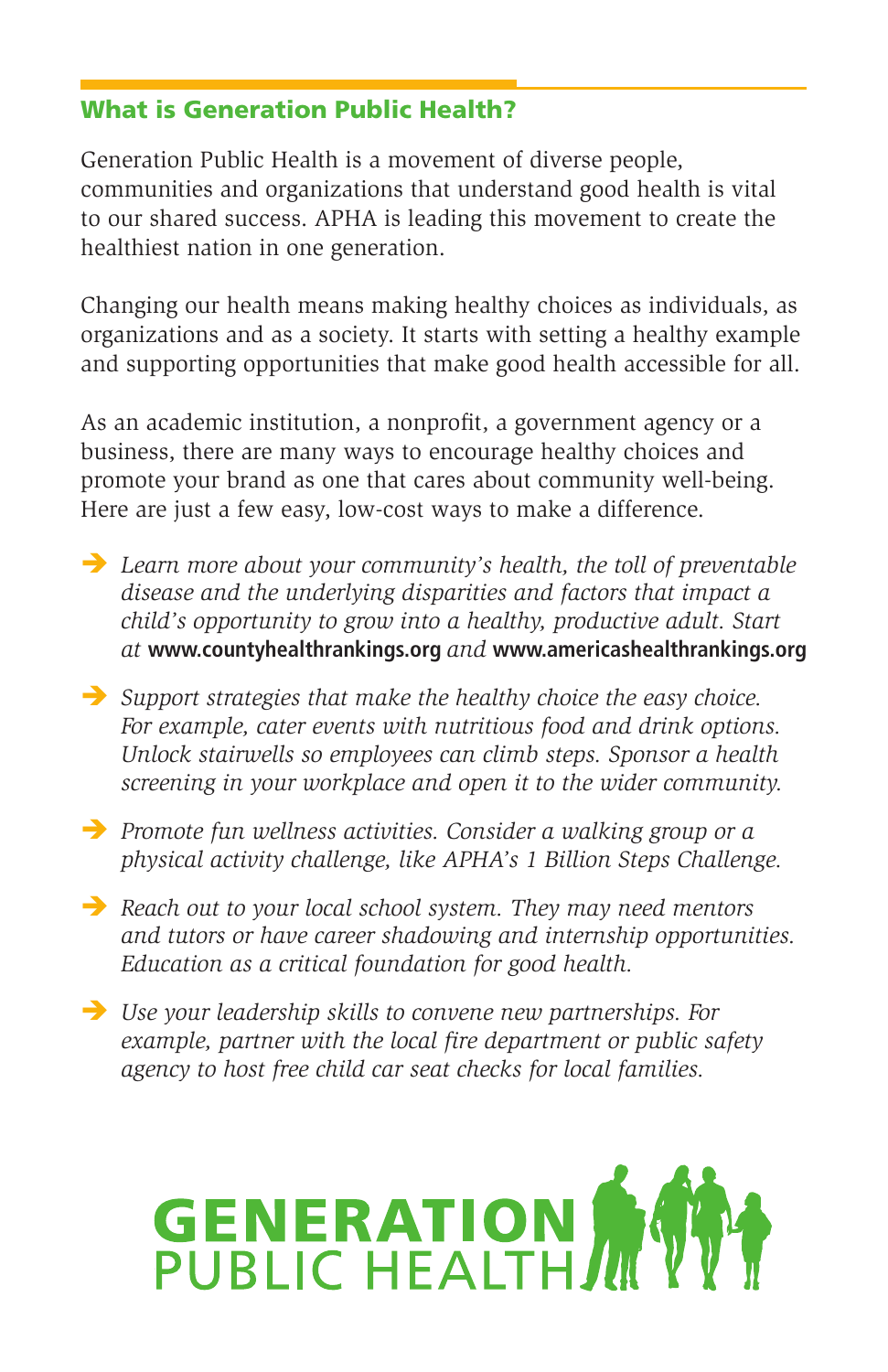ount/serving otal Fat Sat. Fat O. Trans Fat 0 Polyunsa Monouns Cholest. 10 Vitamin A 15° are a diet. 470 mg of sodium

*Sign me up! We hope you'll become an official Generation Public Health partner and sign APHA's online pledge to help create the healthiest nation in one generation. At APHA, we believe a healthier America is possible — but we need your help to get there.*

*Join our movement today, and help us spread the word!* 

### *Learn more*

*about Generation Public Health and pledge your support at* 

**www.apha.org/HealthiestNation**